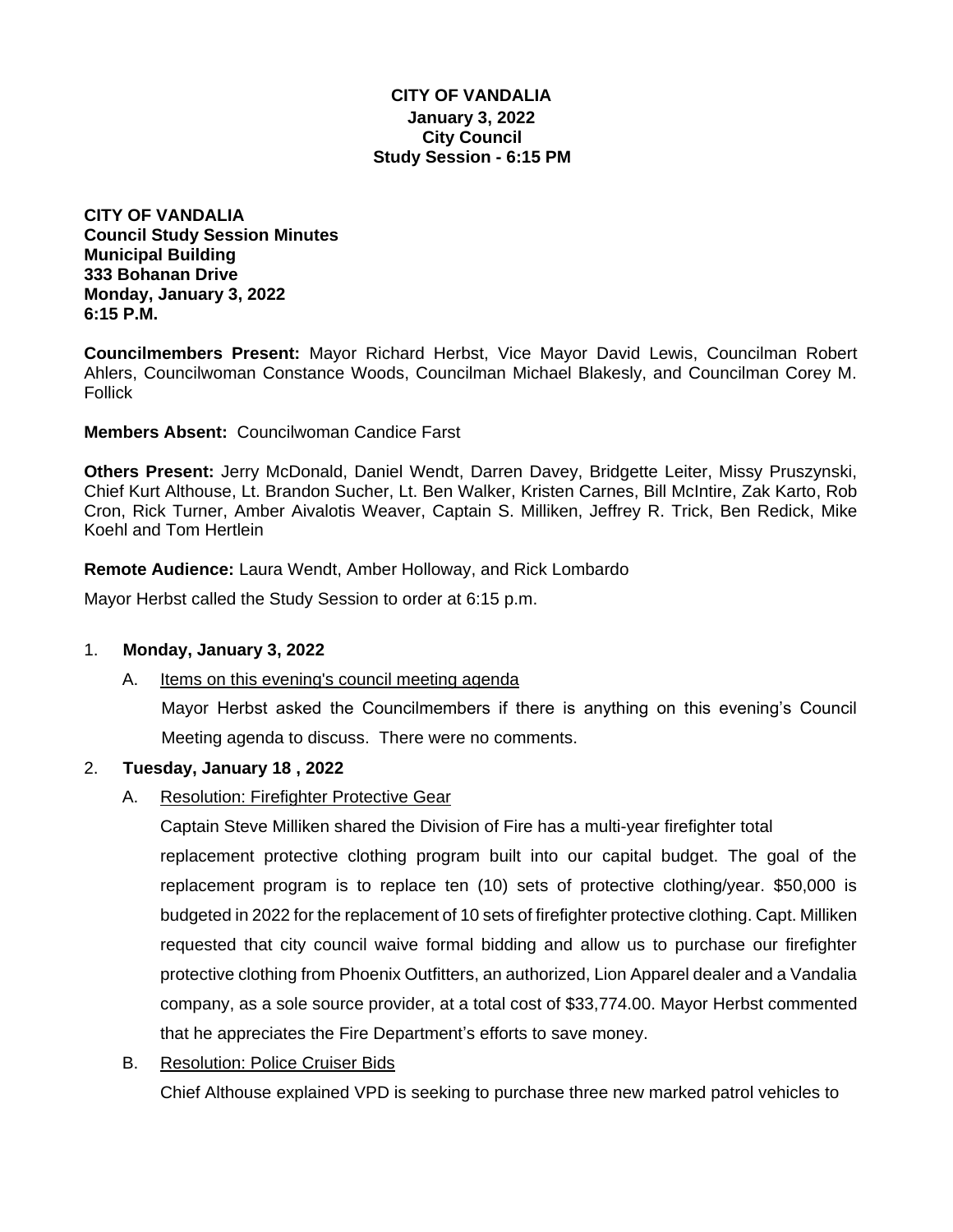replace aging patrol vehicles. Bids for marked patrol vehicles were posted in the Daily Court Reporter and bid packets were delivered to a variety of dealerships. The City also posted the bid specifications on the city website. One bid packet was received and opened on December 16. Beau Townsend Ford offers the 2022 Ford Police Interceptor Utility AWD patrol vehicle at a unit price of \$43,450.00 and a total purchase price of \$130,350.00. City Council budgeted \$139,500.00 for this 2022 capital purchase. The gross purchase price of \$130,350.00 for three new patrol vehicles from Beau Townsend Ford is \$9,150.00 under budget. Chief Althouse recommended awarding the bid for three new patrol vehicles to Beau Townsend Ford and purchase patrol vehicle at the bid price offered. Councilman Follick advised the State Bid was just released and asked how it compares to the bids received. Chief Althouse advised they have not been compared because the State Bid was just released. Brief discussion occurred and Mr. Wendt requested the Division of Police advise Council at the next Council Meeting how the State Bid pricing compares with the bid received.

### C. Resolution: Police Unmarked Car Purchase

Chief Althouse advised VPD is seeking to purchase one unmarked sport utility vehicle for police administration. Bids for an unmarked sport utility vehicle were posted in the Daily Court Reporter and bid packets were delivered to a variety of dealerships. The City also posted bid specifications on the city website. One bid packet was received and opened on December 16. Beau Townsend Ford offers a 2022 Ford Interceptor Utility AWD vehicle at a unit price of \$46,440.00. City Council budgeted \$46,500.00 for this 2022 capital purchase. The gross purchase price of \$46,440.00 for a new unmarked sport utility vehicle is \$60.00 under budget. Chief Althouse recommended awarding the bid for one new unmarked sport utility vehicle to Beau Townsend Ford and purchase the vehicle at the bid price offered. Mayor Herbst called for comments or questions. There were none.

### D. Resolution: FLOCK

Chief Althouse explained Flock Safety devices capture objective evidence and utilize machine learning to create and to deliver unbiased investigative leads to law enforcement. A significant number of crimes occur with vehicle involvement and obtaining a license plate is often the best evidence to solve crimes. Flock Safety devices will provide leads and alert officers when a vehicle involved in criminal activity passes any location where a device is deployed. The 2022 budget includes \$30,000 to install ten Flock Safety devices at the annual cost of \$2,500/device plus a \$500 one-time installation fee. Flock Safety is the sole-source provider of such safety system. Then Chief Althouse requested that City Council consider waiving the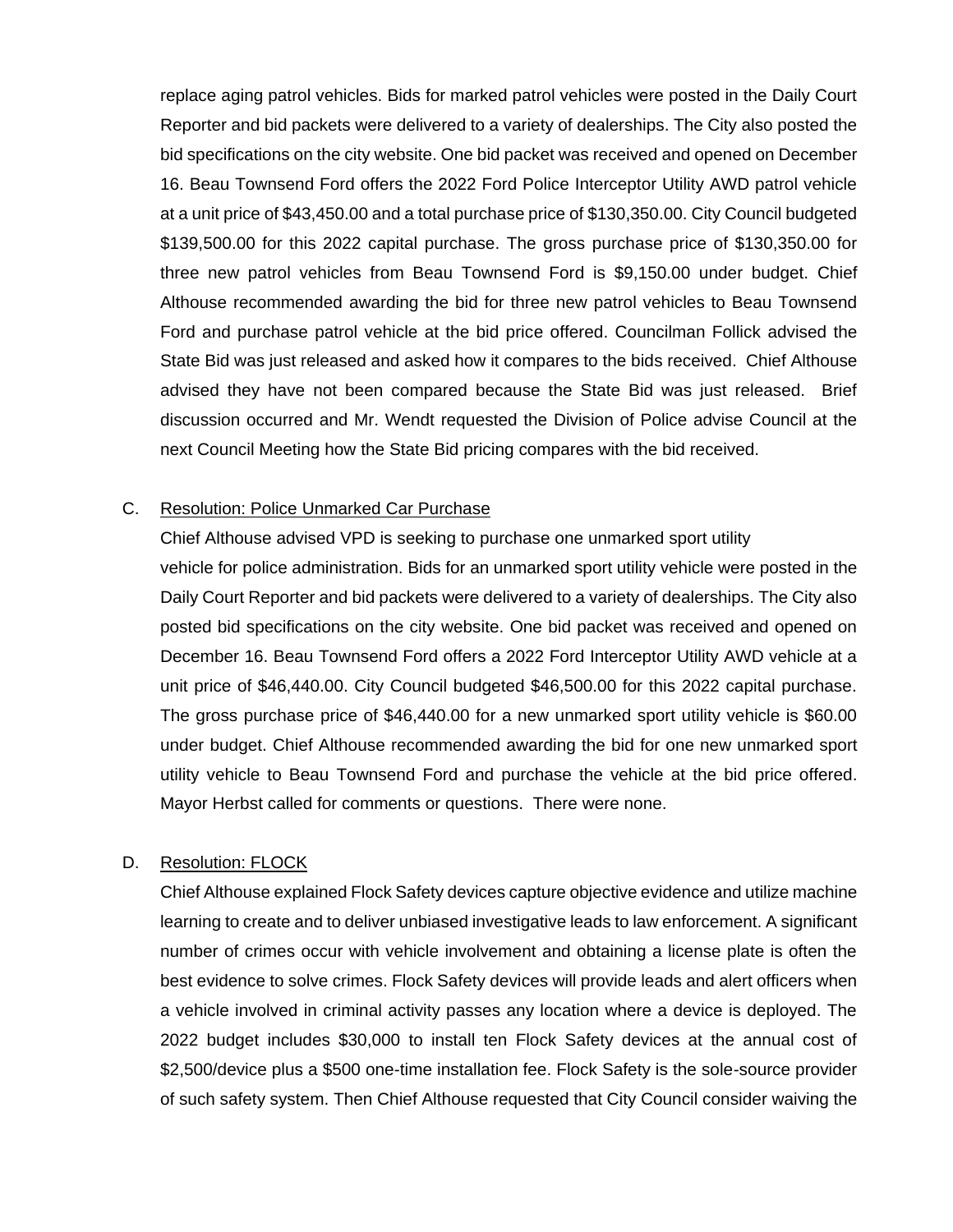competitive bidding and authorize an agreement with Flock Safety for the installation and utilization of the safety equipment and software. Brief discussion as held regarding the effectiveness of the system.

- E. Variance: Fuel Pump to Residential Line 22 Ranchview Drive
- F. Variance: Maximum Front Setback in DB zoning District 22 Ranchview Drive
- G. Variance: Minimum Setback for Fuel Stations 22 Ranchview Drive
- H. Conditional Use– 22 Ranchview Drive

Mayor Herbst called upon Mr. Karto to present. Mr. Karto respectfully requested to address items 2E, 2F, 2G, and 2H simultaneously. Council indicated approval. Mr. Karto advised the Applicant, Rick Turner, has submitted an application on behalf of True North Energy LLC requesting a conditional use permit to allow the use of a fuel station on the property located at 22 Ranchview Drive in the Downtown Business (DB) Zoning District for the redevelopment of the site. Along with his conditional use submittal, Mr. Turner also submitted for three separate variances. All requested variances are for relief on setback requirements. The proposal is to raze the existing fuel station and amenities to make way for the construction of a new fuel station with a modern C-store, canopy, and 4 fuel dispensers. The Applicant is seeking to eliminate 2 out of the 4 curb cuts, the current car wash, the driveway between the C-store and residential property, yard light against the southern fence and to install a refreshed landscape. The site plan displays that the fuel pumps are moving 5' further from the residential line to North and the building is shifting further eastward toward McDonald's. At its meeting on December 14, the Planning Commission voted 4-0 to recommend approval of the requested conditional use permit with the following conditions:

- 1. Complete to a minimum of 75% opacity landscape screening between adjacent residential properties and the fuel station property
- 2. Complete landscape screening of the vehicular use area from public right-of-way
- 3. Privacy fencing between the C-store and the residential properties
- 4. The base of both free-standing signs are clad in brick or stone.
- 5. A re-plat of parcels into a single parcel

As mentioned the requested variances are for relief on setback requirements. The first is a request to allow a fuel station within 200' of a residential lot line. The second variance is to allow a setback greater than 30' from the back of the sidewalk to the building. This request is for both fronts. And the final variance is to allow for the building to sit closer to the right-of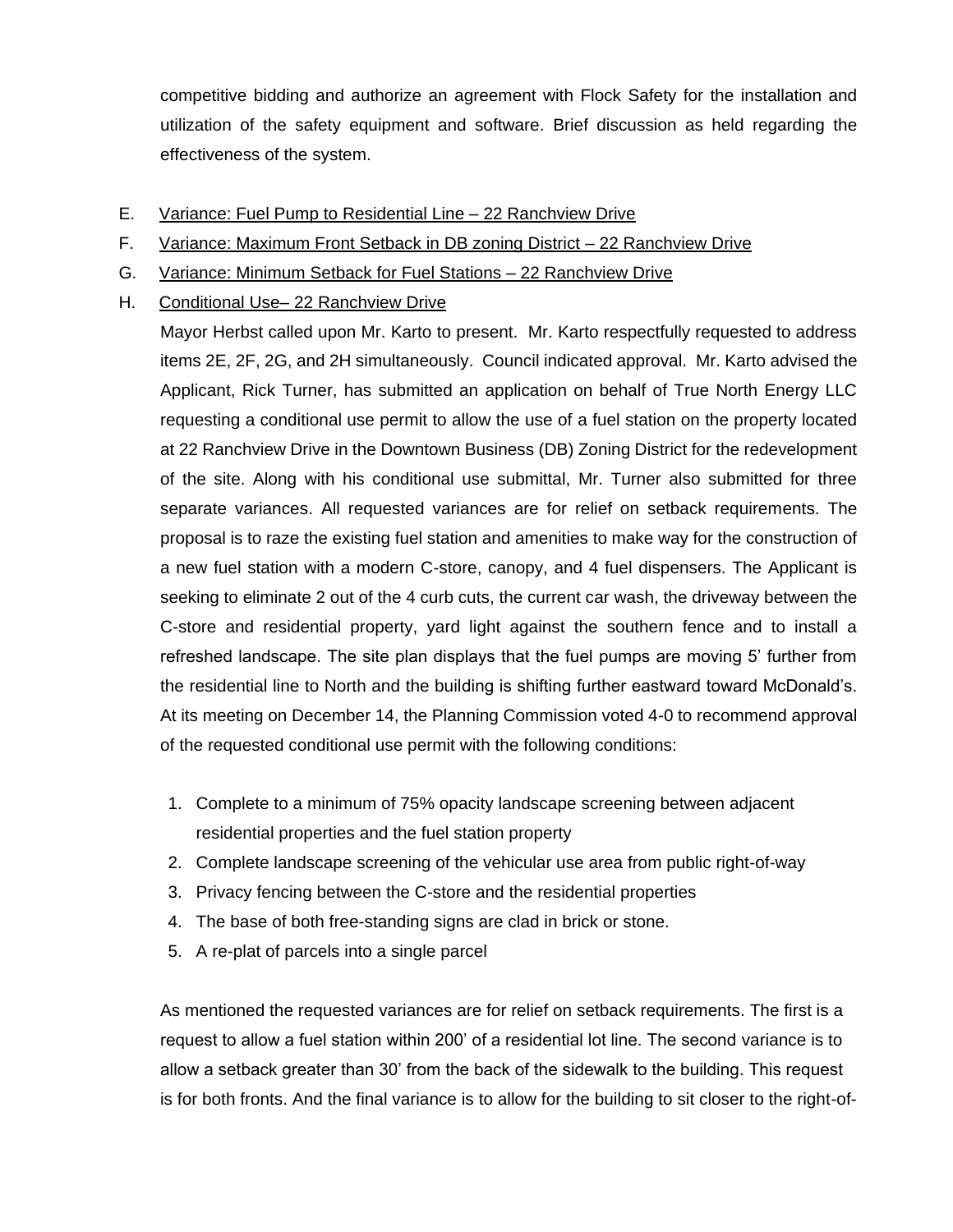way line than 50'. This is only for the northern front. At the meeting on December 22<sup>nd</sup>, the Board of Zoning Appeals voted 3-0 to recommend approval of the requested variance to allow for fuel pumps within 200 feet of a residential lot line as proposed within the site plan proposal. At the same meeting, the BZA voted 3-0 to recommend approval of the requested variance to allow for a setback greater than 30' on both front setbacks as proposed within the site plan proposal with the following condition.

1. Privacy fencing is incorporated into the screening on the southern side of the property along the property line of 20 Ranchview Dr.

This would require an additional variance; fencing within the front yard of a nonresidential lot. The Board of Zoning Appeals also voted 3-0 to recommend approval of the requested variance to allow for a 46'3" front setback on the northern side of the property.

Mayor Herbst commented this is a much needed improvement in this area. Councilman Follick referenced the BZA minutes between the Applicant, BZA Member Arnold and the neighbor. Mr. Karto advised the condition is that the fence will be on the TrueNorth property. He explained the fence on would be a variance on either the residential or nonresidential property. Brief discussion was held about the details of variances on either property.

### 3. **Discussion**

### A. ADA Ramps

Mr. Cron advised after all projects were accounted for in 2021, the City encumbered unspent funds to update and add some additional ADA Compliant Handicap Ramps. Coate Construction, the contractor who performed our concrete repair project last year, has indicated that they are willing to perform the work and at the same unit costs as included their 2021 contract. The amount of work will not exceed \$25,000. They will perform the work as weather permits over the winter and early spring. One area we will target is the Copperfield subdivision. The City has received complaints about some of the ramps that were installed by the developer back in the early 2000's. Brief discussion was held on ADA Ramps throughout the city. Mr. Wendt noted that the city is behind other cities with ADA Ramps and he has challenged Mr. Cron to bring the city up to par.